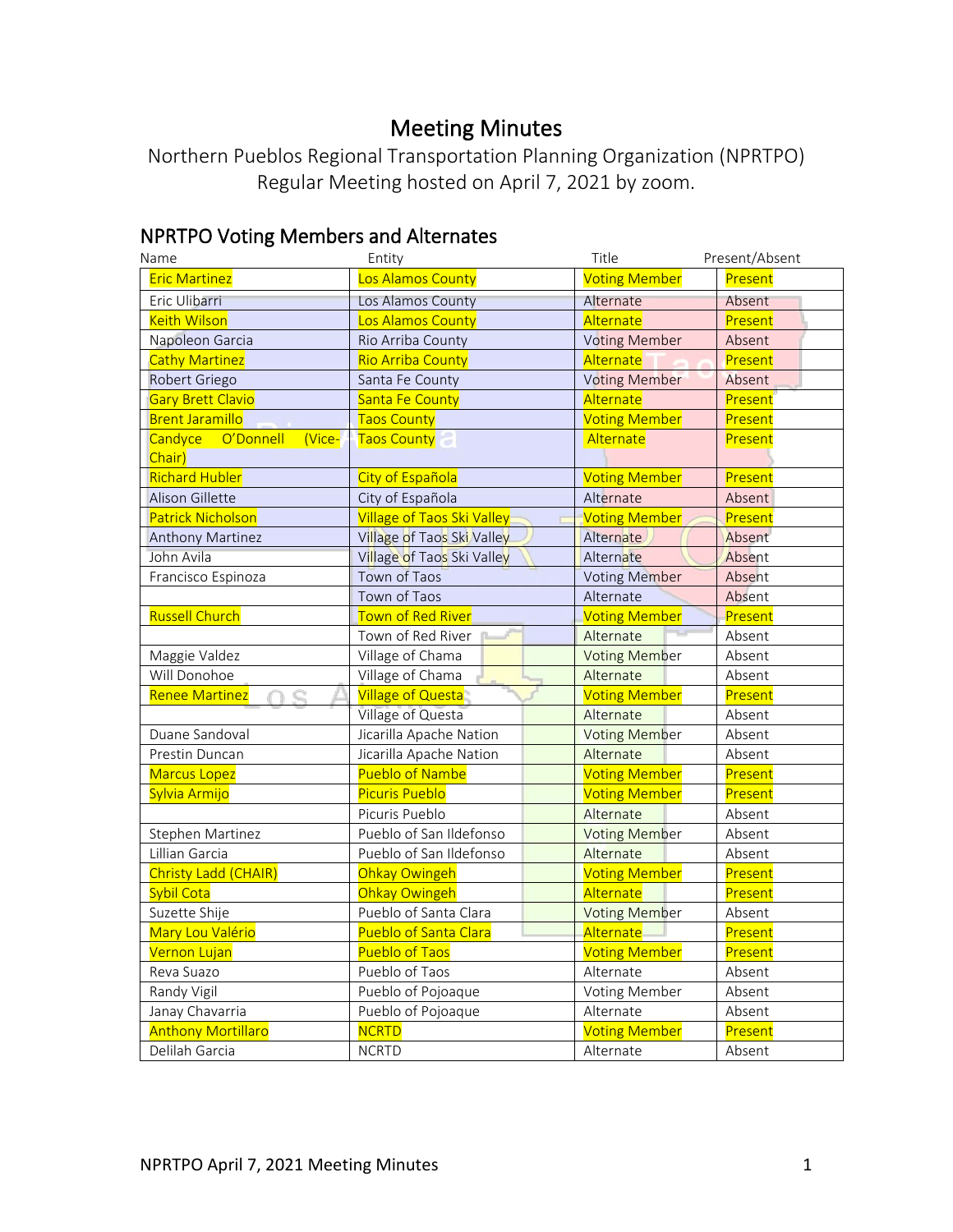#### NCNMEDD/NPRTPO Staff

| Lesah Sedillo | NCNMEDD Community Development Director |
|---------------|----------------------------------------|
| Paul Sittig   | <b>NCNMEDD Transportation Planner</b>  |

#### NMDOT Staff

James Mexia NMDOT Technical Support Engineer Joseph Moriarty **NMDOT** Planning Liaison

#### Guests

Emma Polhemus NCRTD Xavier Martinez City of Española Jason Silva **Taos** County Debra Baca Taos County

# Rio Arriba

#### I. Call Meeting to Order

Chairwoman Ladd, Ohkay Owingeh, called the meeting to order at 10:04 AM.

#### II. Pledge of Allegiance

Chairwoman Ladd, Ohkay Owingeh, called on Paul Sittig, NCNMEDD, to lead the pledge of allegiance.

#### III. Welcome and Introductions/Public Comments:

Chairwoman Ladd, Ohkay Owingeh, asked if there were any members of the public and to announce themselves. Lesah Sedillo, NCNMEDD, welcomed Mr. Paul Sittig to Northern Pueblos and asked him introduce himself. Mr. Sittig, the new Transportation Planner at NCNMEDD, provided a brief overview of his prior work from more than eight years at NMDOT, including his prior tenure as the Planning Liaison to NERTPO, and his work as a technical and freight planner, and then supervisor. There were no members of the public in attendance.

#### IV. Roll Call:

Chairwoman Ladd, Okay Owingeh, called on Mr. Sittig to conduct the roll call.

| Name                    | Entity                     | <b>Voting Member or Alternate</b> |
|-------------------------|----------------------------|-----------------------------------|
| Keith Wilson            | Los Alamos County          | Alternate                         |
| Cathy Martinez          | Rio Arriba County          | <b>Voting Member</b>              |
| Gary Brett Clavio       | Santa Fe County            | Alternate                         |
| Vice-Chairwoman Candyce | <b>Taos County</b>         | Alternate                         |
| O'Donnell               |                            |                                   |
| Richard Hubler          | City of Española           | <b>Voting Member</b>              |
| Patrick Nicholson       | Village of Taos Ski Valley | <b>Voting Member</b>              |
| Russell Church          | Town of Red River          | <b>Voting Member</b>              |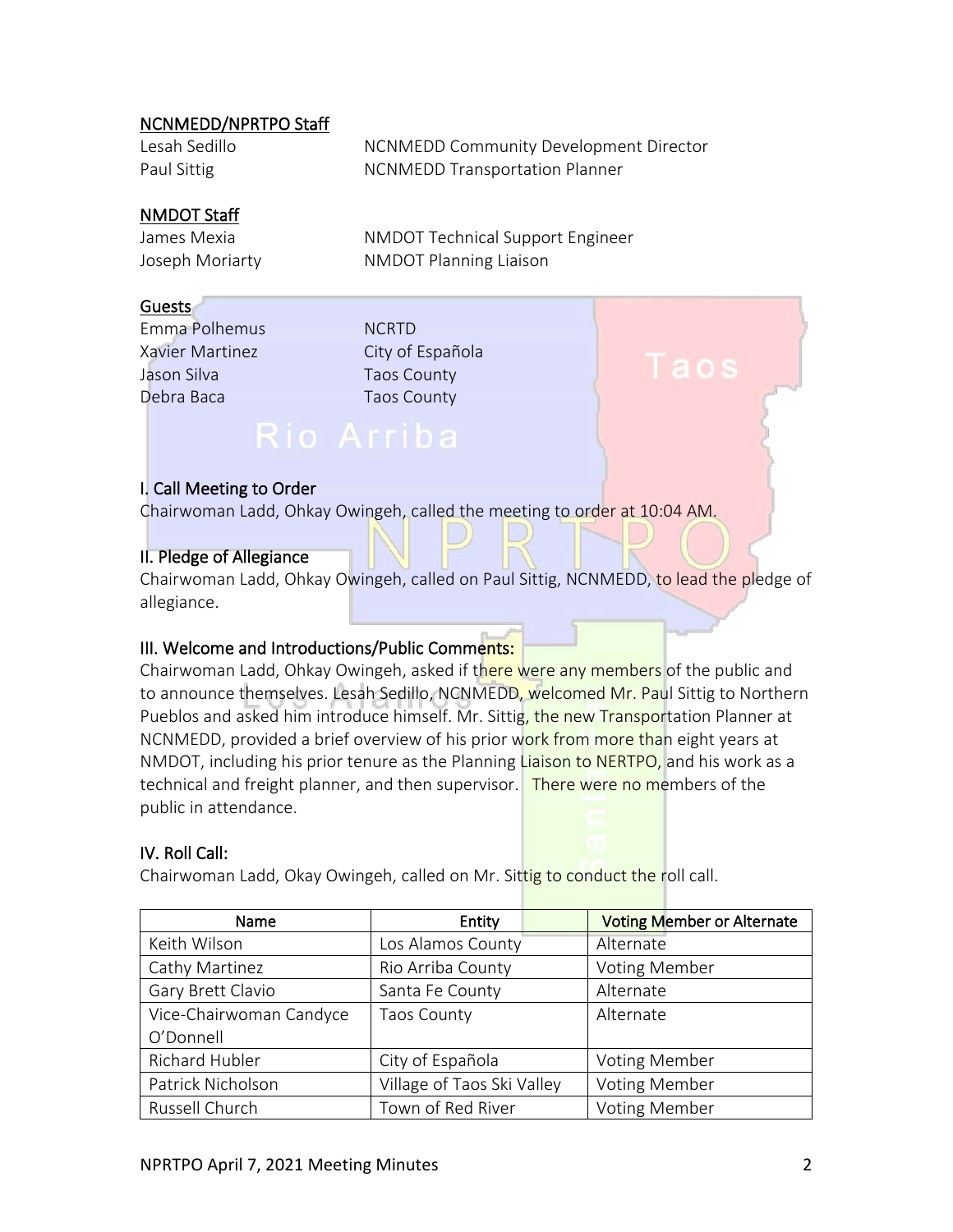| Name                    | Entity                | <b>Voting Member or Alternate</b> |
|-------------------------|-----------------------|-----------------------------------|
| Marcus Lopez            | Pueblo of Nambe       | Alternate                         |
| Sylvia Armijo           | Picuris Pueblo        | <b>Voting Member</b>              |
| Chairwoman Christy Ladd | Ohkay Owingeh         | <b>Voting Member</b>              |
| Sybil Cota              | Ohkay Owingeh         | Alternate                         |
| Mary Lou Valério        | Pueblo of Santa Clara | <b>Voting Member</b>              |
| Anthony Mortillaro      | <b>NCRTD</b>          | <b>Voting Member</b>              |

### V. Approval of the Agenda:

Chairwoman Ladd, Ohkay Owingeh, asked if discussion of the ZIPPER was included in the agenda, which Lesah Sedillo, NCNMEDD, confirmed. Chairwoman Ladd called for an approval of the agenda. Richard Hubler, City of Española, made the motion to approve. Mary Lou Valerio, Pueblo of Santa Clara, seconded the motion. Paul Sittig conducted a roll call vote and all members voted in favor.

| Roll Call Vote:                   |                            |      |
|-----------------------------------|----------------------------|------|
| Name                              | Entity                     | Vote |
| Keith Wilson                      | Los Alamos County          | Yes  |
| Gary Brett Clavio                 | Santa Fe County            | Yes  |
| Vice-Chairwoman Candyce O'Donnell | <b>Taos County</b>         | Yes  |
| Richard Hubler                    | City of Española           | Yes  |
| Patrick Nicholson                 | Village of Taos Ski Valley | Yes  |
| Russell Church                    | <b>Town of Red River</b>   | Yes  |
| Marcus Lopez                      | Pueblo of Nambe            | Yes  |
| Sylvia Armijo                     | Picuris Pueblo             | Yes  |
| Chairwoman Christy Ladd           | Ohkay Owingeh              | Yes  |
| Mary Lou Valério                  | Pueblo of Santa Clara      | Yes  |
| Anthony Mortillaro                | <b>NCRTD</b>               | Yes  |

#### VI. Approval of the Minutes: March 3, 2021

Chairwoman Ladd, Ohkay Owingeh, asked if there were any changes or discussion for the March meeting minutes. Keith Wilson, Los Alamos County, noted that he and Mr. Eric Martinez were not in the meeting, and all vote by Los Alamos County should be changed to Mr. Eric Ulibarri. Chairwoman Ladd asked why the list of NPRTPO voting members and alternatives who were marked as present at the top of the meeting minutes did not match the roll call votes. Richard Hubler, City of Española, noted that a number of people joined the meeting late, which might be the source of the discrepancy. Lesah Sedillo, NCNMEDD, also noted how challenging it is to confirm who is present, especially with people joining and leaving the meeting, and stated that she and Paul Sittig reviewed the meeting recording and tried to capture the accurate attendance list. Sylvia Armijo, Picuris Pueblo, stated that she joined late and was not present to vote on any items. Paul Sittig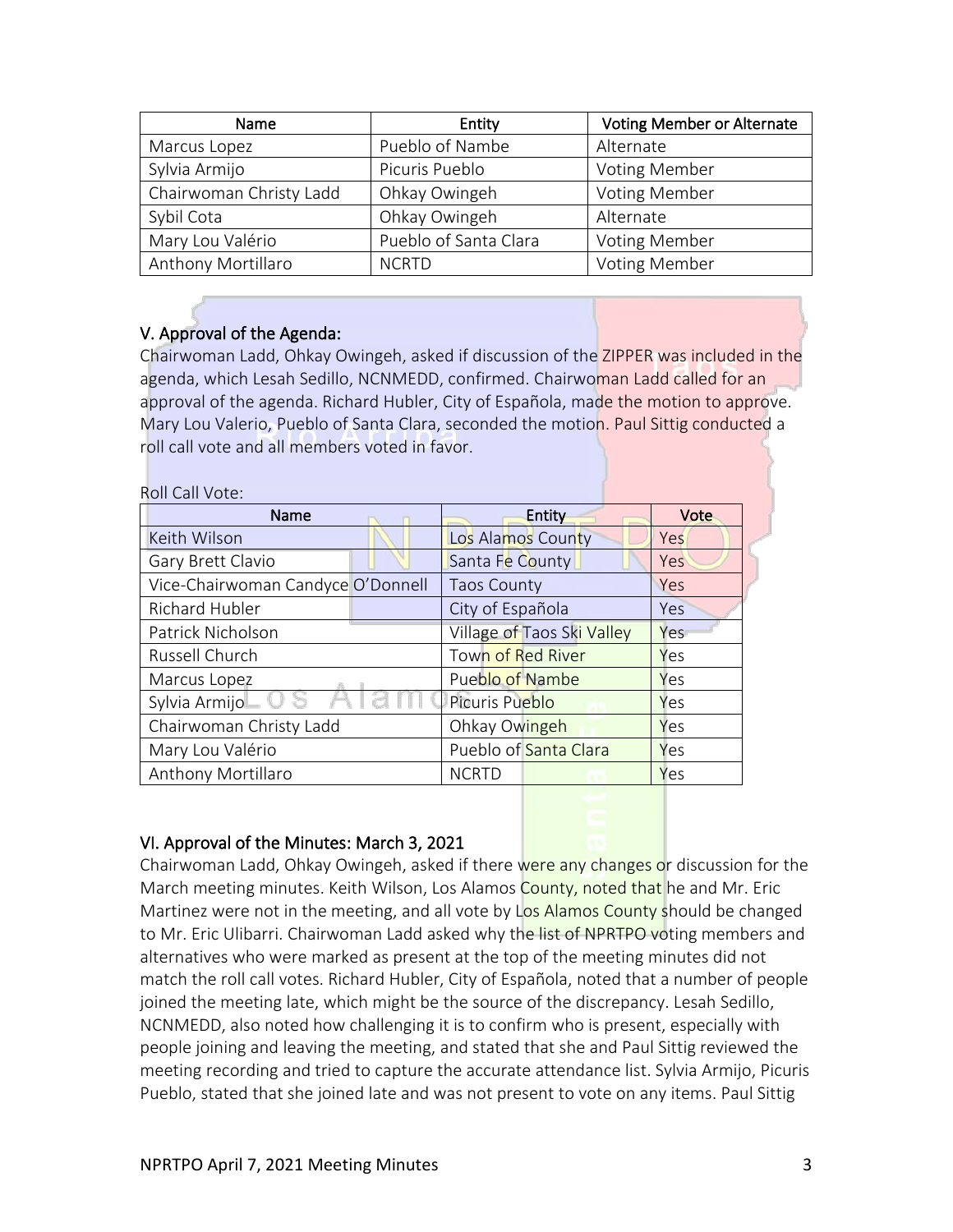said he would correct the representation for Los Alamos County and double-check the approval roll calls. Chairwoman Ladd noted the changes and asked for a motion. Keith Wilson, Los Alamos County, made the motion to approve the minutes with the noted changes. Sylvia Armijo, Picuris Pueblo, seconded the motion. Paul Sittig conducted a roll call vote, and all voted in favor.

| Name                              | Entity                       |     |  |
|-----------------------------------|------------------------------|-----|--|
| Keith Wilson                      | Los Alamos County            | Yes |  |
| Gary Brett Clavio                 | Santa Fe County              | Yes |  |
| Vice-Chairwoman Candyce O'Donnell | <b>Taos County</b>           | Yes |  |
| <b>Richard Hubler</b>             | City of Española             | Yes |  |
| Patrick Nicholson                 | Village of Taos Ski Valley   | Yes |  |
| Russell Church                    | Town of Red River            | Yes |  |
| Marcus Lopez                      | Pueblo of Nambe              | Yes |  |
| Sylvia Armijo                     | Picuris Pueblo               | Yes |  |
| Chairwoman Christy Ladd           | Ohkay Owingeh                | Yes |  |
| Mary Lou Valério                  | <b>Pueblo of Santa Clara</b> | Yes |  |
| <b>Anthony Mortillaro</b>         | <b>NCRTD</b>                 | Yes |  |
|                                   |                              |     |  |

Roll Call Vote:

#### VII. NMDOT Presentation: HSIP (Paul Sittig, NCNMEDD Transportation Planner)

Chairwoman Ladd, Ohkay Owingeh, thanked James Mexia, NMDOT District 5, for his continued support and presenting on the Highway Safety Improvement Program (HSIP). Lesah Sedillo, NCNMEDD, noted that the agenda was updated to reflect a change in presenters, thanking NPRTPO members for attending the ZIPPER meeting, and provided background on the inclusion of the HSIP topic, and noting the questions that came up at the ZIPPER meeting. Ms. Sedillo thanked Javier Martinez, James Mexia, and Joe Moriarty from NMDOT for their support to date, and turned the presentation over to Paul Sittig, NCNMEDD, who presented a short letter providing new HSIP Guidance.

#### **HSIP Guidance April 2, 2021**

At this time, we are not accepting applications for HSIP because we have had to transition the program to a more data driven process, relying on network screening to identify locations for RSAs and projects. This is because FHWA is requiring us to meet the PM 1 safety targets to reduce serious injuries and fatalities and because we are not meeting those targets, they are taking a more stringent look at our program and projects. We are wrapping up a couple of RSAs identified through the last network screening of NMDOT roadways and the consultants are conducting another network screening of the interstates and updating the database to include 2019 crash data. Once that is completed, we will identify and conduct another round of RSAs. We have not yet had an opportunity to run a network screening on non-DOT roads for a variety of reasons, including that the majority of crashes are on DOT roads, thus where we've had to focus our efforts.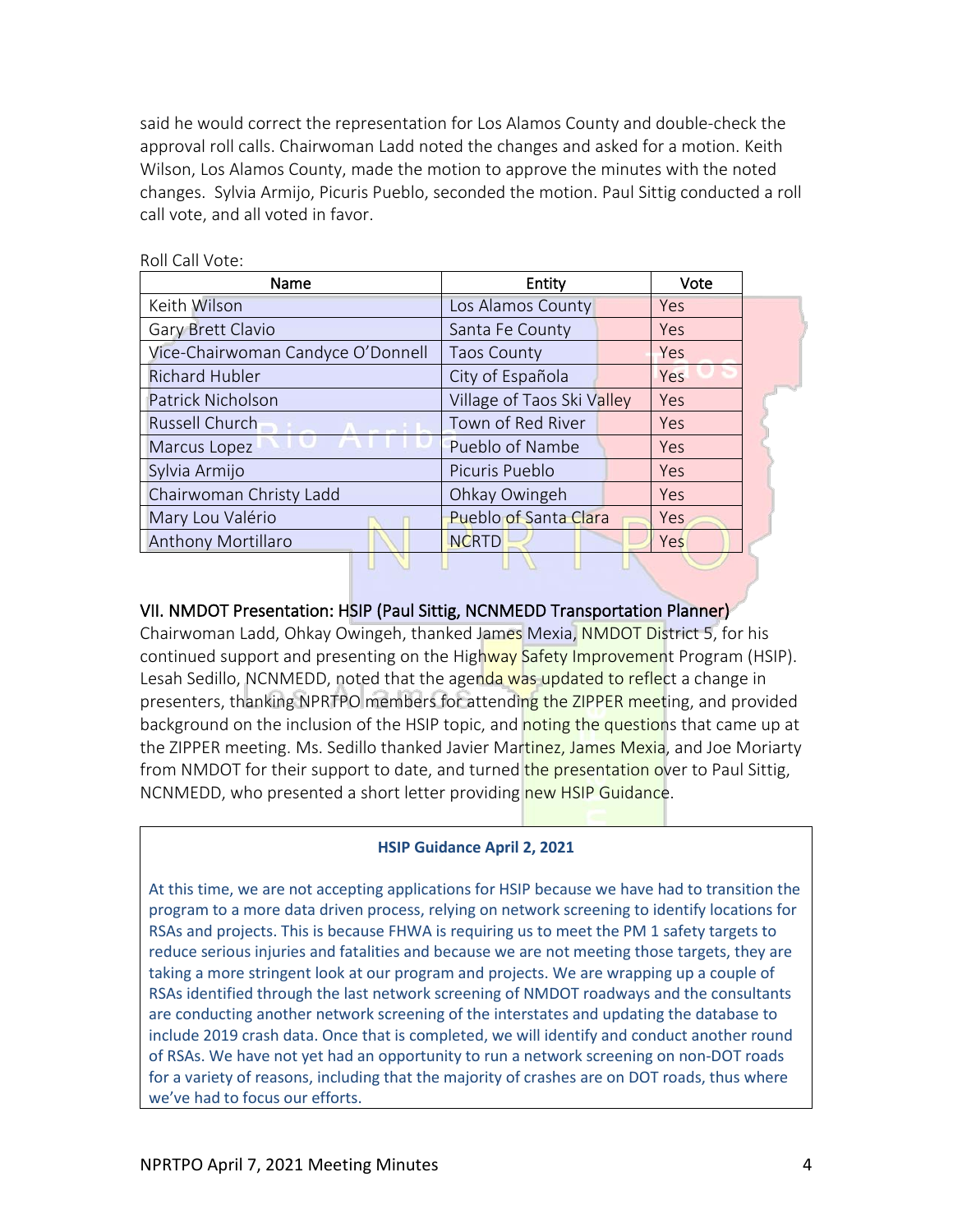I am working with our GIS folks to make the network screening database accessible to the public but that will take a few more weeks.

There is some funding available in FFY2022 and 2023 but I have to program projects resulting from the RSAs conducted this past year. And we want to set aside funds for pedestrian improvements, as identified in the Pedestrian Safety Action Plan**. So, it's looking like 2022 is when we would possibly consider opening up for applications for FFY2024 funds. And that application process will require a network screening review to ensure that proposed projects/RSAs will address the high crash locations.**

One last thing – we do not include "property damage only" crashes in the network screening as the federal safety targets are focused on crashes involving serious injuries and/or fatalities. So you might want to relay that to your member entities.

Jessica Griffin, Acting Planning Division Director

Ms. Sedillo noted that the NPRTPO and Northwest RTPO consolidated ZIPPER includes HSIP projects. She also noted that Mr. Sittig has a spreadsheet of HSIP projects pulled from the eSTIP by Joseph Moriarty, NMDOT Planning Liaison. He noted that NMDOT needs to meet new performance measures coming from the Federal Highway Administration (FHWA), with a focus on meeting safety targets. Keith Wilson, Los Alamos County, noted that all crash data goes to the state, and asked how NPRTPO members could get that data and criteria to understand what the criteria would be. Mr. Sittig asked whether the network screening map could be **public facing, and Mr. Moriarty confirmed** this is the intent, to help focus projects with the limited money. Richard Hubler, City of Española, noted that the data does not reflect the experience in the community, where there are more crashes that might not be severe, but still should be figured into necessary upgrades for pedestrians and bicyclists. James Mexia, NMDOT District 5, asked if the current or previous network screening reports could be shared, as these hotspots may not change much from year to year. Mr. Moriarty replied to say that the database includes data back to 2012, so the forthcoming public database will include historic information. Mr. Moriarty said he expects that more information could be presented next month. Chairwoman Ladd noted that the delay in project funding could mean that use of recent data might present a discrepancy between the proposed projects and the data. Brett Clavio, Santa Fe County, asked if NPRTPO staff could extract pedestrian and bicycle crash data. Mr. Moriarty noted that he had provided some of that crash data to NCNMEDD staff previously. Mr. Sittig presented an extract from the eSTIP that are marked as safety projects, and offered to share the data after the meeting, along with the HSIP Guidance letter. Ms. Sedillo noted that the eSTIP doesn't show all safety projects if you display HSIP projects only. Mr. Moriarty noted that these are projects labeled as safety projects in the eSTIP, and HSIP is a portion of their funding, as different funding sources are often used.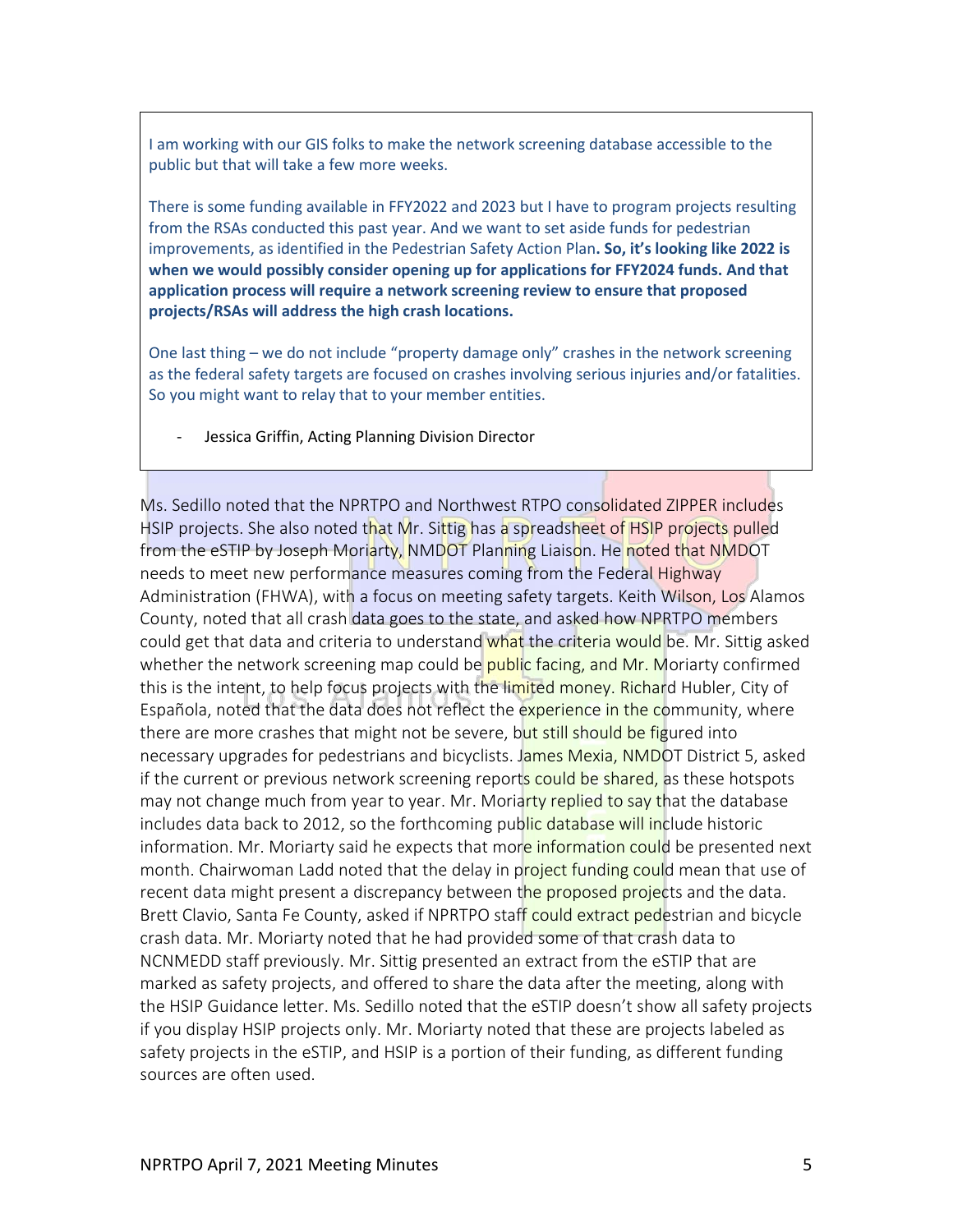#### VIII. Discussion Item: State Transportation Commission – Transportation Project Fund

Chairwoman Ladd, Ohkay Owingeh, noted that Senate Bills 20 (*Transportation Project Fund*) and 121 (*State Transportation Bonds for Projects*) were already chartered. Lesah Sedillo, NCNMEDD, presented the State Transportation Commission (STC) Commission Book excerpt, NMDOT's Final Rulemaking Report on the Transportation Project Fund. Ms. Sedillo noted that they would be published in the State Register on April 20, 2021, and would become effective on that date of publication. She said she expects to hear more from NMDOT on the call for projects. She noted that HB 207 clearly identified project fund with new name, more clearly stated in the bill that Tribal governments were participants, and expanded the funding eligibility to include active transportation projects, as well as environmental review, planning, and design. Paul Sittig, NCNMEDD, noted that projects do not need to be shovel-ready. He went on to note that the costs of developing applications cannot be reimbursed. Ms. Sedillo noted that NMDOT Districts may not provide support, but this is something that she will seek to confirm. Mr. Sittig noted that under the Call for Projects, there are two phases, the first being the PPF and the second to provide additional information. Per the Applications Procedures, Review and Evaluations Process, NPRTPO will be involved in rating and ranking projects, which the RTPO then sends to the district engineer.

Ms. Sedillo noted that the timeframes are very tight, and we might need to call a special meeting to meet these deadlines. She noted that the Cabinet Secretary needs to present a rated and ranked project list to the State Transportation Commission by August  $1<sup>st</sup>$ , following RTPOs and MPOs rating projects, no later than 30 days prior to the start of the fiscal year, which is July 1<sup>st</sup>. Ms. Sedillo noted that there will be a call for projects soon after April 20, after which the District will have to review the PFFs, before the RTPO rates and ranks projects. She commended the RPTO members and thanked the District for their work so far. Chairwoman Ladd noted that once the deadlines are set, she will work with the Vice Chairwoman, Ms. Sedillo and Mr. Sittig to set a special meeting date, and then inform the members of this new information and meeting date. Chairman Ladd suggested that members start their applications and narratives now.

Vernon Lujan, Pueblo of Taos, joined the discussion, and noted that Congresswoman Teresa Ledger Fernández will be issuing a federal call for projects for transportation and other infrastructure, with a focus on projects that are on the STIP. He noted that Taos Pueblo has five projects that are not on the STIP and asked what the RTPO should do. Chairwoman Ladd noted that tribal and local agencies can work with District 5 to include in the STIP. She also noted that she talked to Representative Ledger Fernández's office, who said that as long as an entity can show that they're working with the District to get on the STIP, that is sufficient for this purpose. Chairwoman Ladd noted the deadline for submittals were extended to April 14, 2021, at 6:00pm MST. Ms. Sedillo said that District 5 could provide a letter of support, but projects need to be eligible for federal funds. Keith Wilson, Los Alamos County, noted that the STIP projects are already funded, which means projects wouldn't typically be in search of funding. Ms. Sedillo noted that the RTIPR is generally the route to get an RTPO project on the STIP, but one intent of this call for projects is to identify subsequent phases of projects that are in the STIP, which could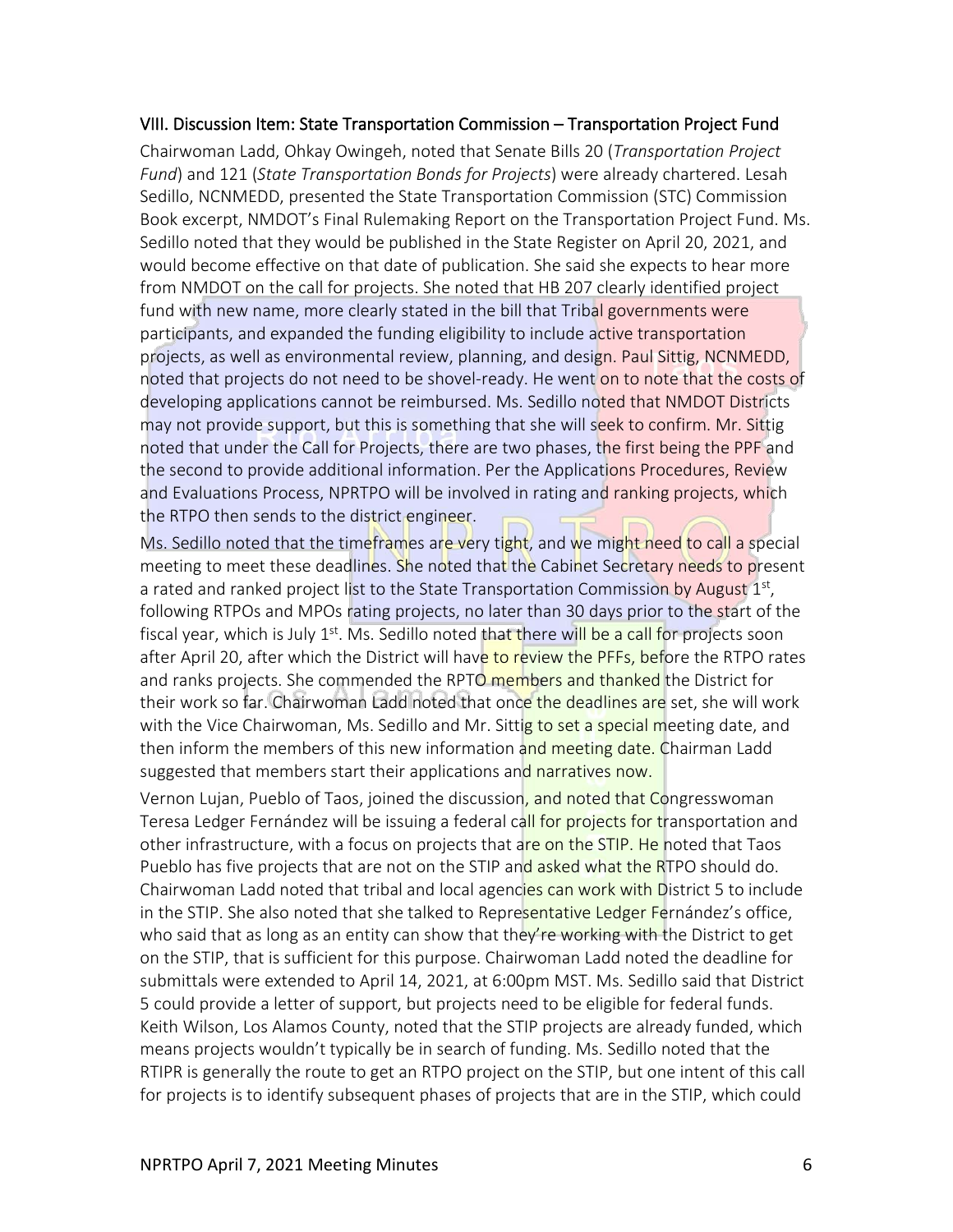rank such a project higher. James Mexia, NMDOT District 5, shared the uncertainty on need for inclusion in the STIP, and noted that being eligible for federal aid funds would be key. He asked NMDOT upper management, and noted that to be included in the STIP, it needs to be included in formal amendment. Mr. Lujan noted the problem that Taos Pueblo has, which other Pueblos may face, is that these projects are funded through Tribal Transportation Program, which are in their Tribal Transportation Improvement Plans, which aren't recognized by the state. Chairwoman Ladd suggests to reach out to Jolena Palau (FHWA Tribal Coordinator), and notes that Ohkay Owingeh's TTIP projects are in the STIP. Chairwoman Ladd said she would follow up with Mr. Lujan after the meeting to help him review the STIP.

Tony Mortillaro, NCRTD, asked if the letter of support from NMDOT would indicate that the project is eligible for federal funding. Ms. Sedillo noted that previous earmark projects required similar letters of support from NMDOT Districts, indicating that the projects were eligible for federal aid funding, and she expected this call for nominations was similar. Mr. Mortillaro asked if NCRTD could get similar support for bus infrastructure or updating transit facilities. Chairwoman Ladd noted that Ohkay Owingeh projects are in the STIP, due to a similar federal transit funding opportunity, which required that projects were federal aid-eligible or on the STIP. Chairwoman Ladd said she worked with Deborah Bach in NMDOT Transit and Rail, who helped get the STIP documentation quickly. James Mexia stated that he received confirmation that NMDOT can issue a letter of support for NCRTD.

Mr. Wilson, noting that Los Alamos already has submitted PPFs for the Transportation Project Fund, asked if the next step would be to look to NMDOT for additional criteria or guidance could come. Ms. Sedillo confirmed that final guidance would come after the April 20 State Register publish date. She returned to the NMDOT document, noting the application requirements, and stated that she and Mr. Sittig would work with Mr. Mexia to coordinate on application details, likely producing a checklist, and work with the Chairwoman and Vice Chairwoman to schedule a special meeting to meet the very tight deadlines. Chairwoman Ladd asked for Ms. Sedillo and Mr. Sittig to see if they could utilize TTP funds for matching funds. Patrick Nicholson, Village of Taos Ski Valley, noted that he had prepared a PFF for the last cycle, and asked if a new form would be used. Ms. Sedillo noted that the PFF will likely stay the same or the older version could be used, but the Project Prospectus Form (PPF) may change, so hold off filing out that just yet. Ms. Sedillo noted that match waiver will be re-reviewed this year, too, which could allow projects to be 100% funded, if the submitting agency was deemed eligible. Joe Moriarty, NMDOT Planning Liaison, commented to Ms. Sedillo and Mr. Sittig to note that at the upcoming RTPO Roundtable, a Project Oversight Division staff member will present on this funding. Brent Jaramillo, Taos County, noted that Taos County's PFFs will need to be updated, as they were completed a few years ago, and things had changed and evolved since they were submitted to the District. Ms. Sedillo noted some entities are expecting changes, either finding alternative funding and will pull their applications, or finding that the bids come in significantly higher than first anticipated. She noted that Mr. Mexia would like to receive those changes as soon as possible. Mr. Wilson noted that Los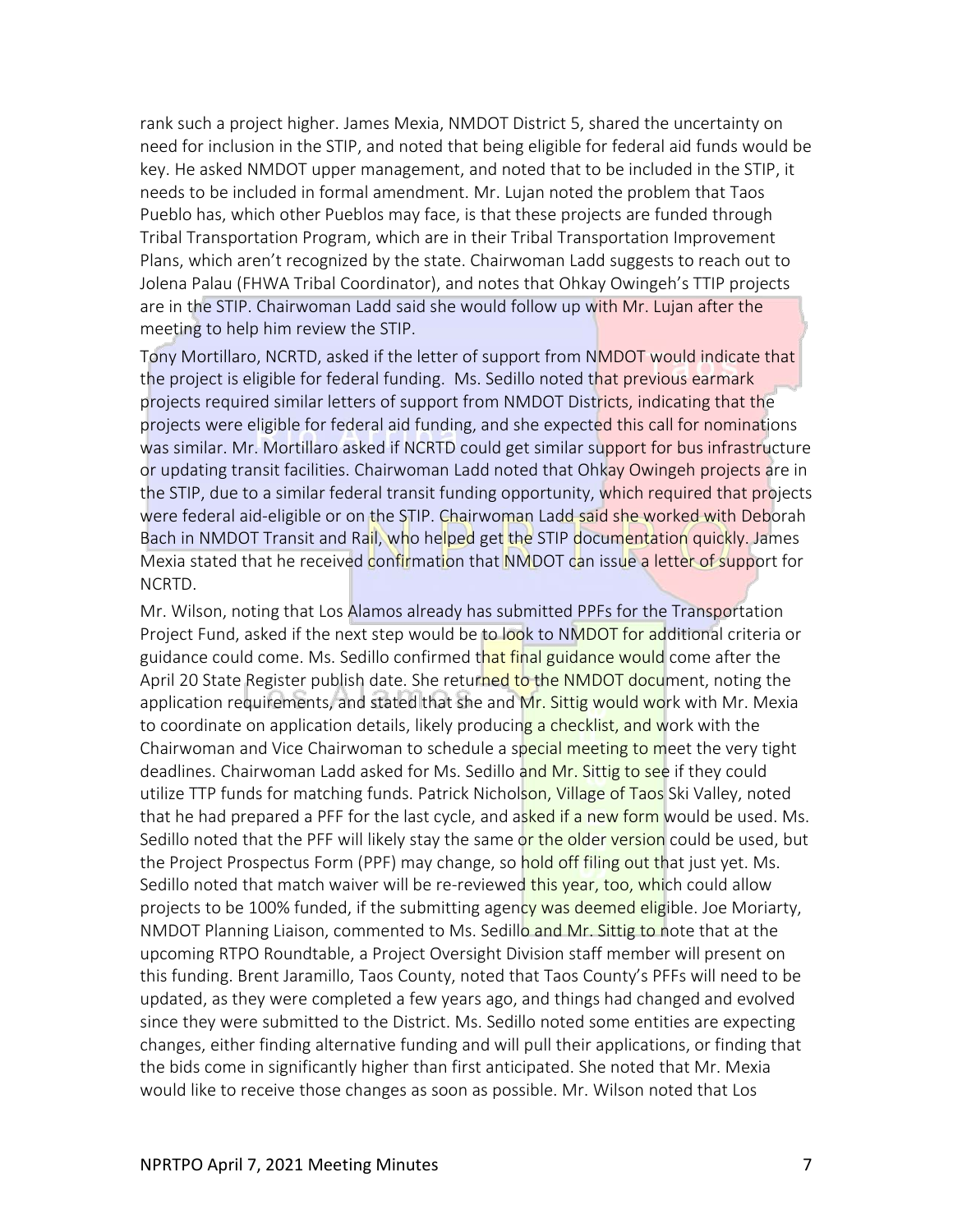Alamos County submitted a PFF for Canyon Road in March, and he will follow up with Mr. Mexia on the status of that project. Ms. Sedillo highlighted the project evaluation section, including determining "the ability of an eligible entity to properly administer a project," on page 111 of the NMSTC March 2021 Commission Book. Mr. Sittig noted federal funds cannot be used as match for these state funds.

#### IX. Discussion Item: Discussion Item: Legislative Updates (Lesah Sedillo, NCNMEDD Community Development Director)

Lesah Sedillo, NCNMEDD, provided additional information on legislative updates via email during the meeting, which Paul Sittig, NCNMEDD, presented. Ms. Sedillo noted that these are only the bills signed to date, and there are additional bills in the Governor Lujan Grisham's queue for review, and Ms. Sedillo noted that the Governor stated she would prioritize bills from the regular session before reviewing and signing bills from the special session.

Ms. Sedillo noted that there were approximately 800 bills filed, and 158 passed the House and Senate, which the Governor may still line-item veto. Ms. Sedillo noted that HB 2 (*General Appropriation Act of 2021*) has not yet been signed, and that \$121 million has been designated under the Transportation Project Fund between the fiscal years 2021 and 2025.

Ms. Sedillo noted that HB 10, a bill to create a Broadband Development Division, passed the legislative session but has not been signed yet. Ms. Sedillo noted that this division could help streamline the efforts currently split between different groups.

She also noted that HB 55 (*Publication of Capital Outlay Allocations*) had not previously made it through committees, but now passed both House and Senate, though it has not been signed yet. Ms. Sedillo noted that HB 92 (*Safe Drinking Water Testing Fund*), would have increased funding, but this was the only bill vetoed in this session, to date.

Ms. Sedillo noted that HB 285 (*Capital Outlay Projects*) passed through the session, but Governors often line-item veto, and is often the very last bill the Governor signs. She also noted HB 296, Capital Outlay Reauthorization, passed but has not yet been signed.

Ms. Sedillo noted that SB 20, Transportation Project Fund, was signed. She provided a brief history on the Transportation Project Fund, noting that in 2019 this was included in the Local Government Road Fund, which is managed through the NMDOT District offices, but has very different match requirements and rules. Ms. Sedillo went on to note that this year, there was a change in the distribution of the Motor Vehicle Excise Tax, clarifying that dedicated funding source of about \$40 million per year of recurring funds.

Ms. Sedillo summarized SB 8 (*Local Gov't Air Quality Regulations*), noting that pending signature, this bill provides an option for local governments to adopt certain environmental regulations that are more stringent than federal regulations, noting that certain data will be required to move to those more stringent requirements.

Ms. Sedillo confirmed that she would continue to track the progress of the Governor's signatures, which will formally end on Friday, April 9, 2021, but noted it will take some time before those are chaptered and recorded. Ms. Sedillo noted that Special Session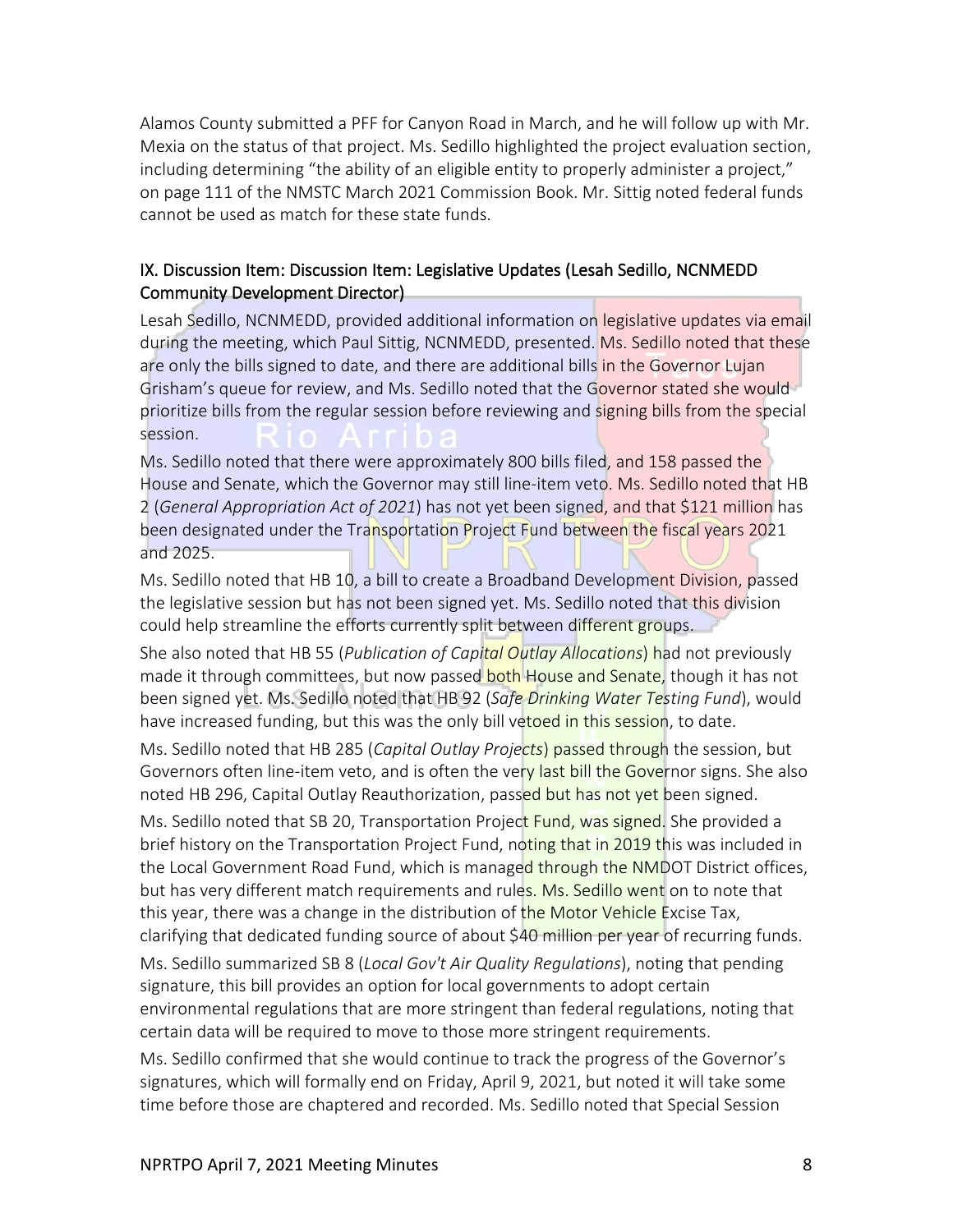bills will be signed later, and will continue to keep the NPRTPO members informed of updates.

## X. Action/Approval NPRTPO RTIPR and State List/ ZIPPER

Ms. Sedillo notes that the State Project List, RTIPR, and ZIPPER Excel file was distributed to the members. She highlighted the two new projects on the State Project List that were submitted after the NPRTPO project rating and ranking, which the District will review. She thanked the members for their continued work and support of preparing and providing federal aid eligible projects, with the goal of getting projects included in the STIP. Ms. Sedillo transitioned to discuss the ZIPPER list, and note that Richard Hubler, City of Española, discussed the Lower San Pedro/ Hamm Parkway project with Paul Brasher, NMDOT District 5 Engineer. Ms. Sedillo noted that the ZIPPER includes the four safety projects from NPRTPO, four additional safety projects from Northwest RTPO, but no projects from Mid Region RTPO, who were not prepared to add projects at that time. Ms. Sedillo highlighted the RTP project that Ohkay Owingeh provided and referenced the TAP/ RTP/ CMAQ presentation from Sky Tallman, NMDOT Planning, at the March 3, 2021 NPRTPO meeting. Ms. Sedillo also noted that there is currently no additional funding available, but this list helps to prepare for additional funding opportunities.

Anthony Mortillaro, NCRTD, made the motion to approve and post the NPRTPO ZIPPER. Brett Clavio, Santa Fe County, seconded the motion. The motion carried and all members voted in favor by roll call vote conducted by Paul Sittig, with Renee Martinez, Village of Questa, joining the vote. Ms. Sedillo noted that Cathy Martinez, Rio Arriba County, was in attendance but having difficulty with her audio.

| Name                              | Entity                     |     |
|-----------------------------------|----------------------------|-----|
| Keith Wilson                      | Los Alamos County          | Yes |
| Gary Brett Clavio                 | Santa Fe County            | Yes |
| Vice-Chairwoman Candyce O'Donnell | Taos County                | Yes |
| Richard Hubler                    | City of Española           | Yes |
| Patrick Nicholson                 | Village of Taos Ski Valley | Yes |
| Russell Church                    | Town of Red River          | Yes |
| Renee Martinez                    | Village of <b>Questa</b>   | Yes |
| Marcus Lopez                      | Pueblo of Nambe            | Yes |
| Sylvia Armijo                     | Picuris Pueblo             | Yes |
| Chairwoman Christy Ladd           | Ohkay Owingeh              | Yes |
| Vernon Lujan                      | Pueblo of Taos             | Yes |
| Anthony Mortillaro                | <b>NCRTD</b>               | Yes |

#### Roll Call Vote:

#### XI. NMDOT Updates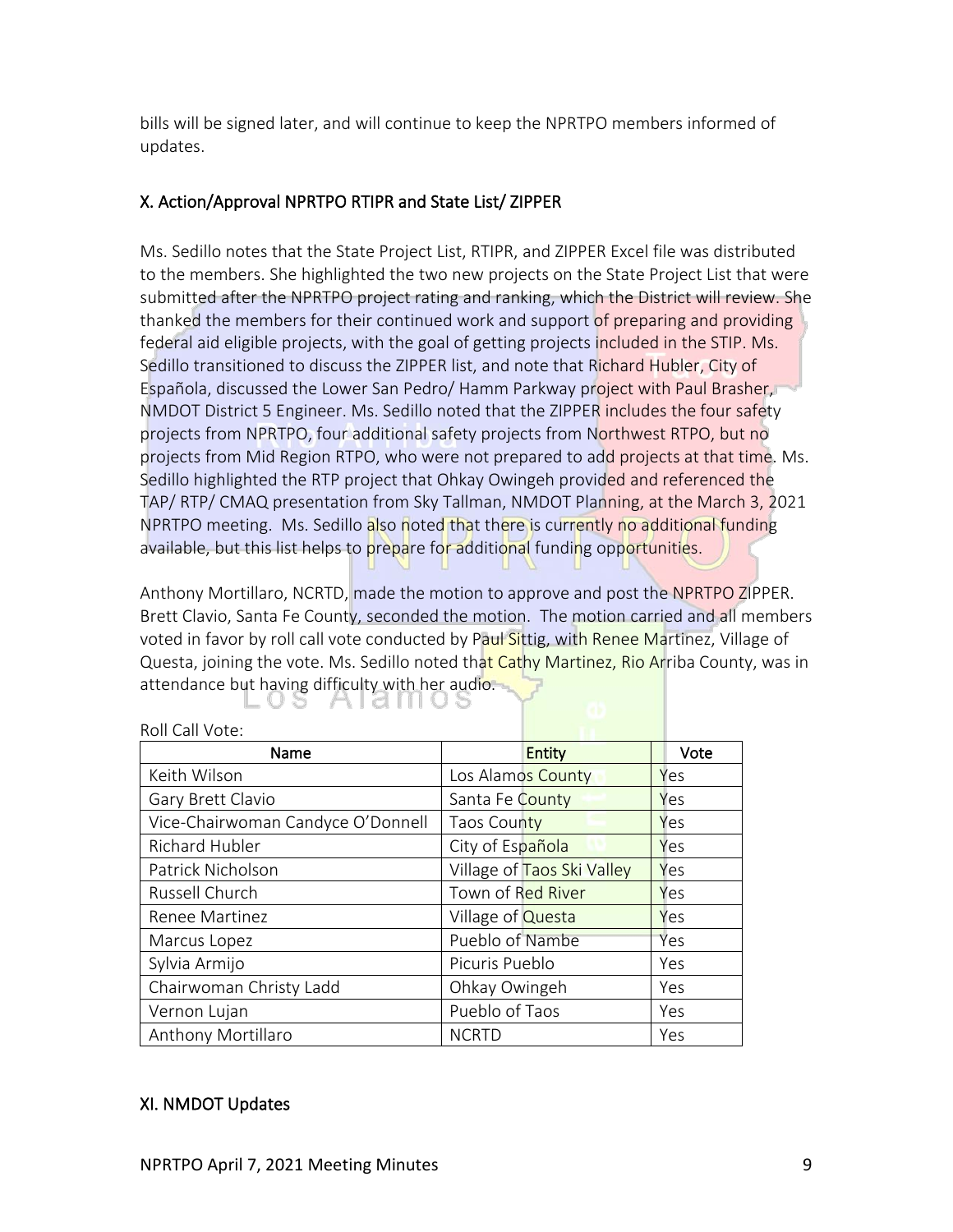- a) District 5: James Mexia stated he had no additional updates.
- b) Planning: Joseph Moriarty provided an update on the road signage for Senator Carlos Cisneros on 522, noting that District 5 was aware of the signage and are working on it. Mr. Moriarty noted he thought that the Transportation Commission needed to act on a resolution, in addition to a ceremony and ribbon cutting, but those events have been delayed due to the COVID-19 health emergency. Mr. Moriarty noted that NMDOT is preparing a consolidated call for projects for Transportation Alternatives Program (TAP), Recreational Trails Program (RTP), and Congestion Mitigation and Air Quality Improvement (CMAQ) and will issue new guidance and timelines. Vice Chairwoman O'Donnell, Taos County, asked for

clarification on the date of funding, which Mr. Moriarty confirmed will be available in FFY 2022, with the call starting in May 2021. Lesah Sedillo, NCNMEDD, referenced the minutes from the prior meeting, and Paul Sittig, NCNMEDD, pulled up the meeting minutes from the March 3, 2021 meeting, specifically this slide:

|      | <b>Call for Projects Timeline</b>    |                                                              | <b>NMDOT</b> |
|------|--------------------------------------|--------------------------------------------------------------|--------------|
|      | May-October                          | Open Call for Projects                                       |              |
|      | Now-July                             | Project Feasibility Meetings with RTPO/MPO                   |              |
|      | July 12                              | Submit ADA transition plans/Title VI reports to CCRB         |              |
|      | October (internally set<br>deadline) | Applications Due to MPOs/RTPOs                               |              |
| 202  | October                              | MPO/RTPOs screen applications                                |              |
|      | October 29                           | TAP, RTP and CMAQ Application Due to NMDOT<br>from MPO/RTPOs |              |
|      | Nov-Dec                              | NMDOT Review of Applications                                 |              |
|      | Dec-Jan                              | <b>Scoring Committee Meetings</b>                            |              |
| 2022 | Feb - March                          | Awards Announced                                             |              |

'Schedule will be finalized and announced when call opens in May 2021

Vice Chairwoman O'Donnell asked about the status of the State Road 68 construction delay. Mr. Mexia said he will provide additional information later directly to Vice Chairwoman O'Donnell via email. Vice Chairwoman O'Donnell also asked if NCNMEDD staff had confirmed whether they could include a letter of thanks to Steve Fisher in the Northern Pueblos Regional Transportation Plan. Ms. Sedillo noted that she was working with Mr. Sittig to include this and would run the revisions by Chairwoman Ladd and Vice Chairwoman O'Donnell, before presenting to the NPRTPO members.

c) NMDOT Tribal Liaison: Chairwoman Ladd, Ohkay Owingeh, noted that Ron Shutiva, NMDOT, was not able to attend today's meeting, and she noted that he did not provide her an update.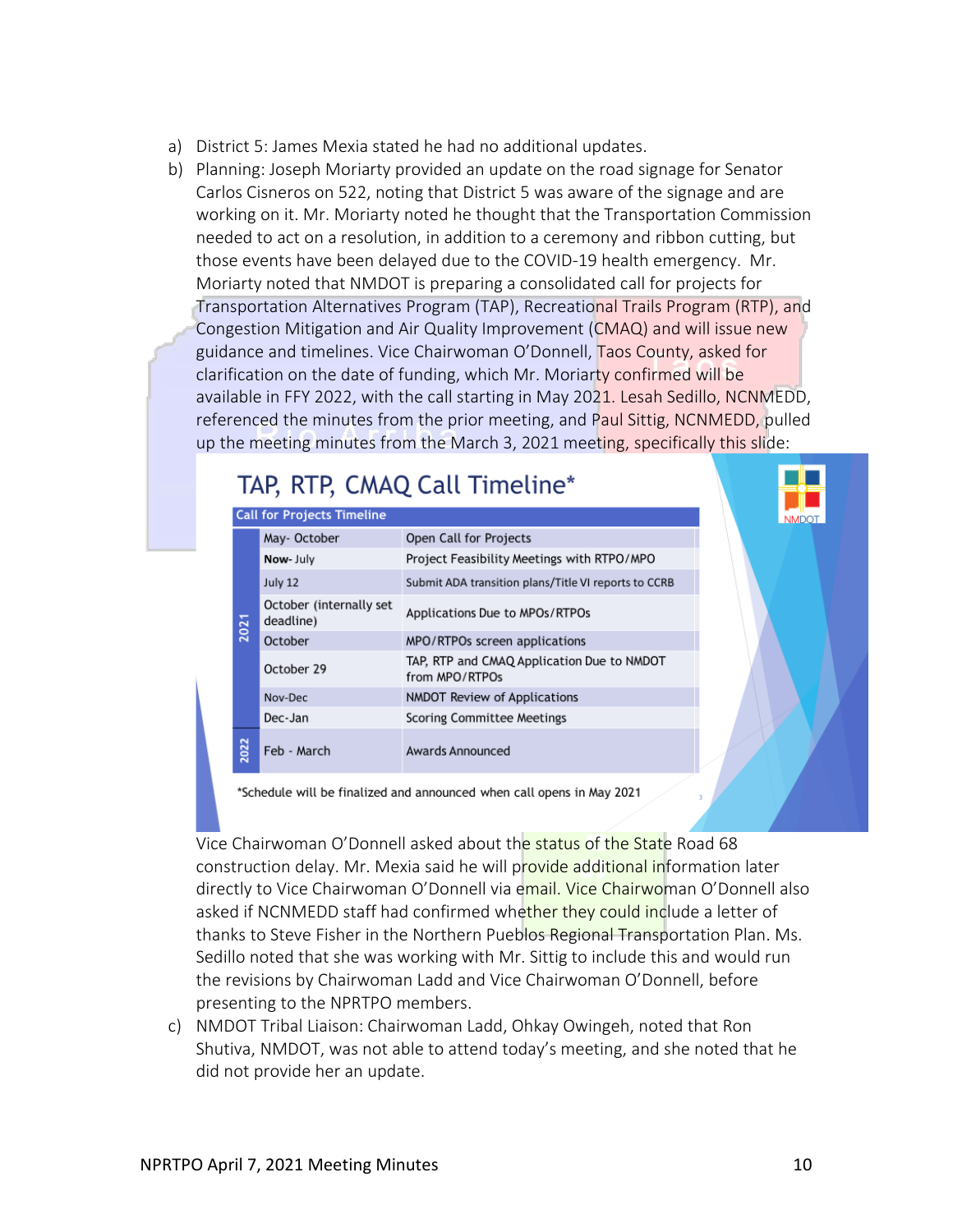d) LTAP Board: Chairwoman Ladd said that there were no updates, and asked members to continue to look at the UNM LTAP website for training opportunities.

#### XII. Member Input on Training and Presentations for NPRTPO

Vice Chairwoman O'Donnell, Taos County, asked about training for CDL drivers and would like more information on how drivers can get their CDL license. This seems to be a gap in Taos County, as UNM training is expensive, and Los Alamos County has some special dispensation for training support. Vice Chairwoman O'Donnell asks to send a letter to the governor to piggyback on Los Alamos' training. Brent Jaramillo, Taos County, noted the gap may be one of having someone able to test the drivers. He noted than a Taos County employee had to wait nine months to get training and was looking to have to drive to Roswell to take the test. Vice Chairwoman O'Donnell asked to receive an update from Los Alamos on their training program. Keith Wilson, Los Alamos County, noted that he'll reach out to their transit division and mentioned that there was internally certified training, and get that information to Ms. Sedillo and Mr. Sittig to share that information with the NPRTPO membership. Chairwoman Ladd asked that NCRTD to be included in this coordinated effort.

## XIII. NPRTPO Planning/Program Manager Updates (announcements, next meetings)

Paul Sittig, NCNMEDD, noted that he would work with Ms. Sedillo to include the letter of thanks to Steve Fisher in the Northern Pueblos RTP, as well as incorporate new data from Joe Moriarty, NMDOT. Mr. Sittig stated he would circulate the new draft in advance of the next NPRTPO meeting. Mr. Sittig noted that there are a few upcoming trainings, including that NCNMEDD is working with NADO on the *New Mexico Mobility, Economic Resilience & Substance Abuse Disorder Workshop Series*, a pair of workshops to discuss resources and opportunities to support recovery, work, housing, and regional resilience, on April 20 and May 6. The first session will have three breakout groups, focused on vehicle transportation, active transportation, and technology solutions. Registrations are open. Mr. Sittig noted that NADO's upcoming annual transportation conference, previously scheduled for July 20-22 in Kansas City, Missouri, and no new date has been set. Mr. Sittig noted that Senator Ben Ray Luján hosted an *American Rescue Plan* discussion with Federal, State, and Local Government Leaders yesterday, April 6. Senator Luján has COVID-19 related resources on a dedicated COVID-19 [webpage](https://www.lujan.senate.gov/covid-19/). Mr. Sittig noted that Senator Martin Heinrich is also hosting a special presentation on the *American Rescue Plan* by officials from the office of Senator Martin Heinrich, to be hosted by NCNMEDD. Mr. Sittig also noted that USDA has a listening session on April 22 regarding their Request for input in creation of *Rural Renewable Energy Pilot Program*.

Mr. Sittig noted that USDA is also inviting applications for the *Rural Business Development Grant Program* to provide technical assistance for rural transportation systems. The deadline to apply is June 30. And finally, Mr. Sittig noted that the National Center for